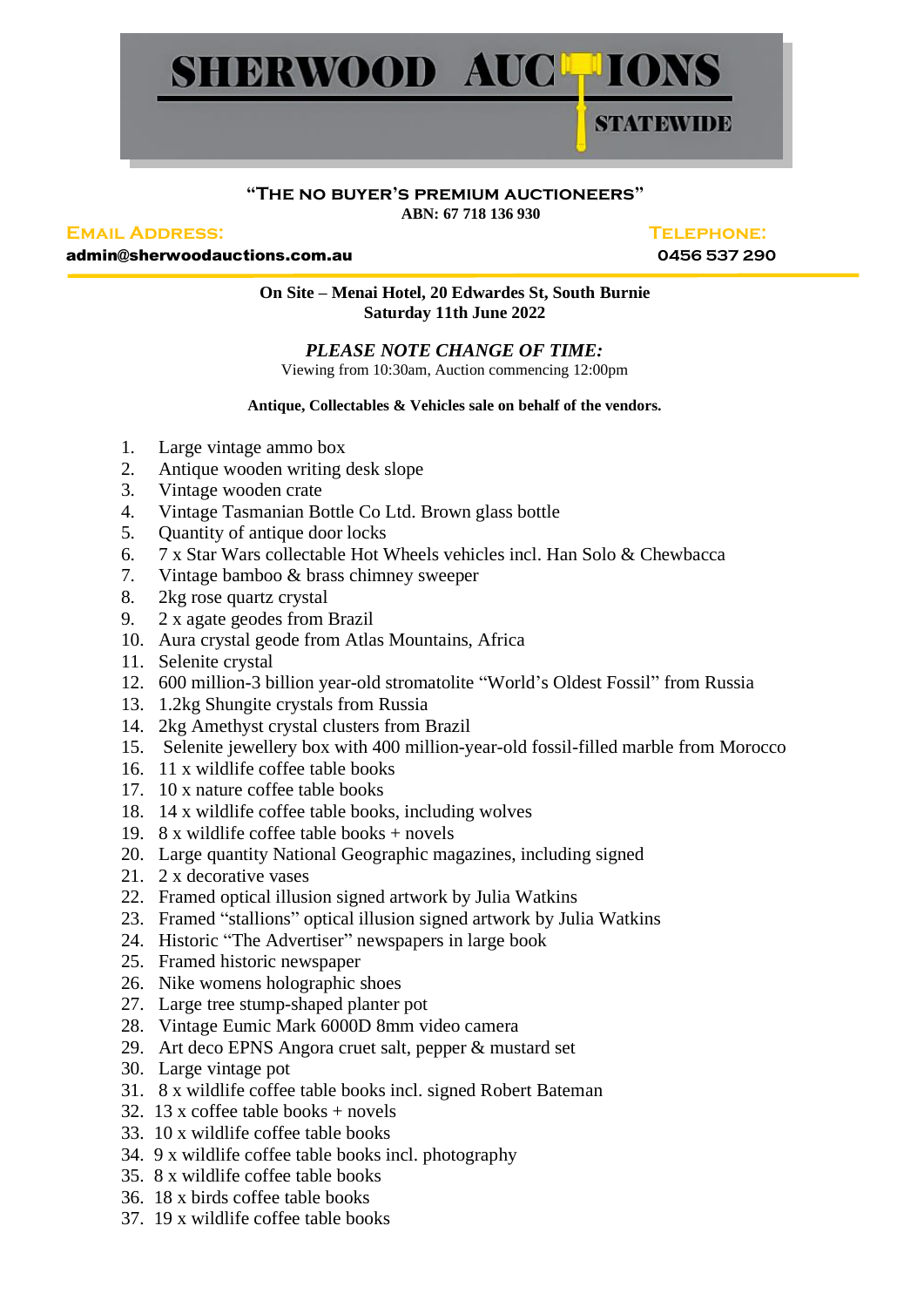- 38. 11 x birds coffee table books
- 39. 10 x coffee table books incl. wildlife, photography & travel
- 40. 5 x porcelain dolls incl. Hillview Lane with certificate
- 41. 5 x porcelain dolls incl. ballerina doll on stand
- 42. 5 x dolls incl. porcelain
- 43. 4 x dolls incl. Ned Kelly & hanging porcelain doll
- 44. 5 x porcelain baby dolls incl. 2 x COA
- 45. St Kilda memorabilia incl. framed premiership print & Darrel Baldock framed photo
- 46. Carlton Draught AFL beer jugs
- 47. Jim Beam accessory pack incl. bar mat, flag & footstool
- 48. 5 x unopened glass Coca Cola bottles + Coca Cola umbrella
- 49. Mayweather & McGregor fight framed print and boxing glove
- 50. 70 million year-old Mosasaur jaw fossil from Morocco
- 51. Titanium-coated aura crystal
- 52. 2000 year-old Han Dynasty China coin collection
- 53. 3 x 400 million year-old Orthoceras Devonian fossil from Morocco
- 54. Palembang Sultenate 1659-1823 coin collection
- 55. Vintage pipe vice etc
- 56. Vintage rope & pulley
- 57. Vintage H. Jones & Co. wooden crate
- 58. Vintage fireside set
- 59. Vintage door/gate latch
- 60. Retro Meccano set in case
- 61. The Great Race framed poster
- 62. King of the Mountain framed poster
- 63. Holden 25<sup>th</sup> Anniversary framed poster
- 64. King of the Mountain framed poster
- 65. Coyote Pure Shots liquor dispenser, in box
- 66. 5 x assorted pottery
- 67. E.A. Joyce vintage clock
- 68. Retro mantle clock
- 69. The Battle of Lone Pine limited edition medallion
- 70. 6 x vintage apothecary bottles
- 71. 7 x blue glass vintage apothecary bottles
- 72. 4 x vintage corkscrews
- 73. ETA cookie jar
- 74. Bicentennary of Tasmania collectors \$5 uncirculated coin
- 75. 6 x 20 cent collector coins + fifty pence piece
- 76. 18 x 20c collectors coins
- 77. 24 x 50c collectors coins  $+ 2x$  coins
- 78. 1966 Australia boomerang coin holder with collector coins
- 79. 2007 \$1 uncirculated 60<sup>th</sup> anniversary Peacekeeping coin
- 80. 1966 silver round 50c collectors coin in case
- 81. 2011 50c uncirculated 60<sup>th</sup> Anniversary National Service collectors coin in case
- 82. 3 x 2000 Olympic collector coins in case
- 83. 4 x Centenary of Australian banknotes collectable notes
- 84. Unique brass bottom, marble top side table
- 85. Vintage original James Bond "You Only Live Twice" poster
- 86. Eversharp pencil set
- 87. Harley Davidson tombstone motorcycle tail light with purple rhinestone + badges
- 88. Vintage rotary dial phone
- 89. Vintage Adderley Ware "Willow" dinnerplate
- 90. Vintage dresser folding mirror x 2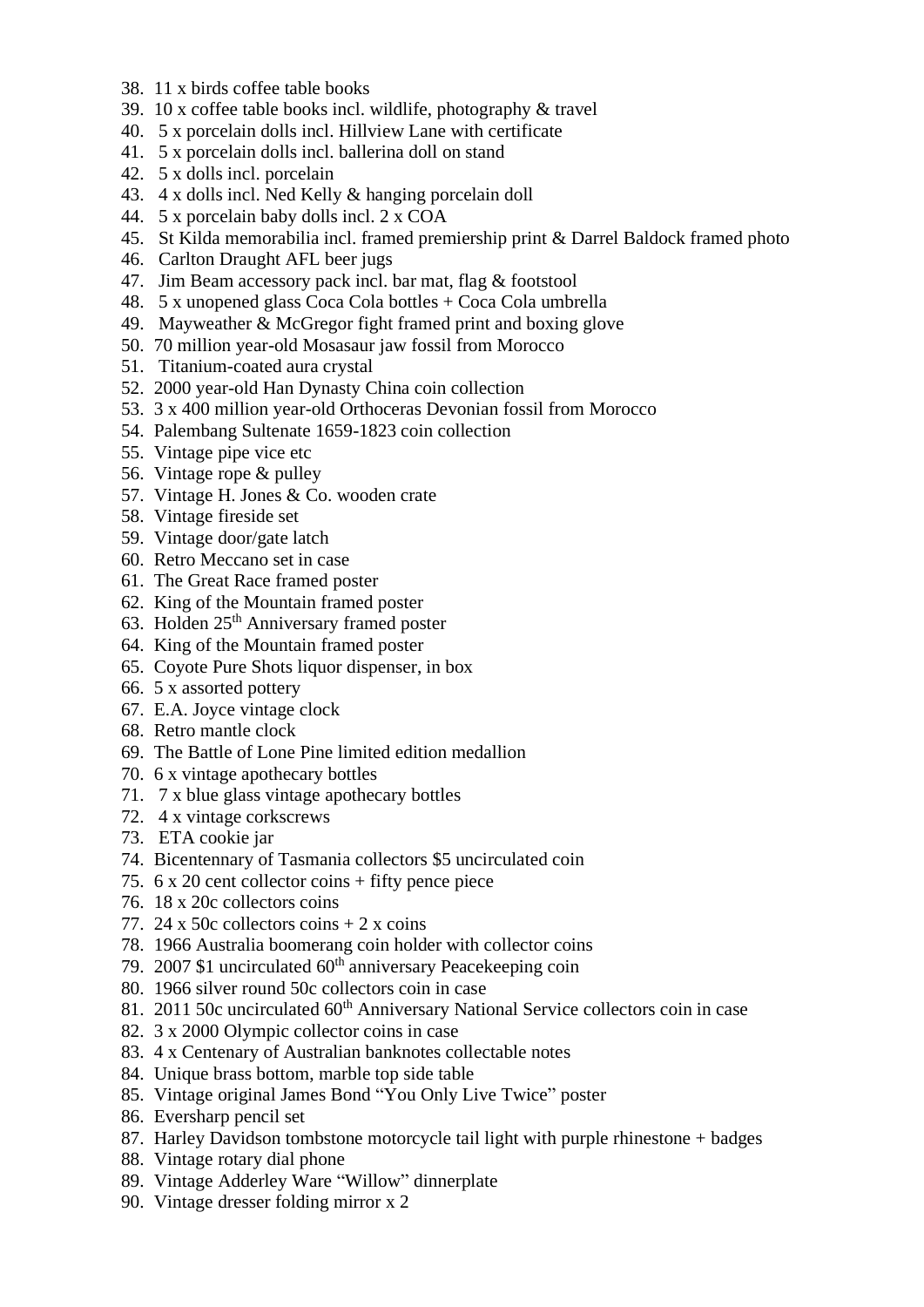- 91. Picasso framed line drawings
- 92. Child-sized remote control Bat Mobile, working
- 93. Vintage metal hat box
- 94. Old Yugoslavia bank note collection
- 95. Stone artifacts collection from Africa
- 96. 6 x 120 million year-old Ammonite collection from Madagascar
- 97. Edo era Japan coin collection
- 98. Trapdoor snail fossil pendant collection from Madagascar
- 99. 2 x Germany Bond certificates
- 100.33-carat star moonstone gemstones
- 101.20-carat sapphire gemstone beads
- 102.3 x 40 million year-old shark teeth fossils from Morocco
- 103.Flint stone arrowheads
- 104.5-gallon Golden Fleece fuel can
- 105.20-litre Caltex fuel can
- 106.1 imp-gallon Golden Fleece fuel can
- 107.1-gallon Castrol & Ampol fuel cans
- 108. fuel bottle with original top
- 108A. fuel bottle with original top
- 108B. fuel bottle with original top
- 109.Laurel Kerosene wooden crate
- 110.Castrol motor oil can
- 111.5-litre CRC Instant Action Mechanics Helper oil can
- 112.One-gallon Castrol oil can
- 113.Vintage oil cans etc
- 114.4 x cigarette card books incl. 2 x packs cigarette cards
- 115.2 x vintage stamp holders and spike
- 116.Signed Shania Twain photo with COA
- 117.Signed Kylie Minogue photo with COA
- 118.Vintage set of scales
- 119.Vintage mincer
- 120.Set of 3 x Pure Acoustics speakers in box
- 121.3 x "What's it Worth Now?" valuation books
- 122.2017 Possum Magic coin collection with Limited Edition 1c piece
- 123.2016 Australian Olympic Team \$2 coin collection
- 124.10 x commemorative \$2 coins incl. 2018 Commonwealth Games, Invictus Games & Mr Squiggle
- 125.10 x commemorative \$2 coins incl. Remembrance Day, Paralympics & Commonwealth Games
- 126.10 x commemorative \$2 coins incl. Australian Olympic team, Commonwealth Games & Possum Magic
- 127. 5 x 2016 Australian Olympic team commemorative \$2 coins
- 128.Uncirculated First Prefix 1999 \$50 bank note Macfarlane/Evans AA99278094
- 129.Collectors coin album containing alphabet \$1 coins
- 130.1994 five dollar coin
- 131.Hand painted tractor seat
- 132.Cow skull
- 133.Cottage-shaped alcohol cannister
- 134.2 x fire dogs & log cradle
- 135.2 x antique metal tins
- 136. Antique kettle, spire top & 2 x decorative metal pieces
- 137. Qty handmade jewellery incl. bead necklaces, earrings & bunting flags
- 138. Unknown antique 3-legged object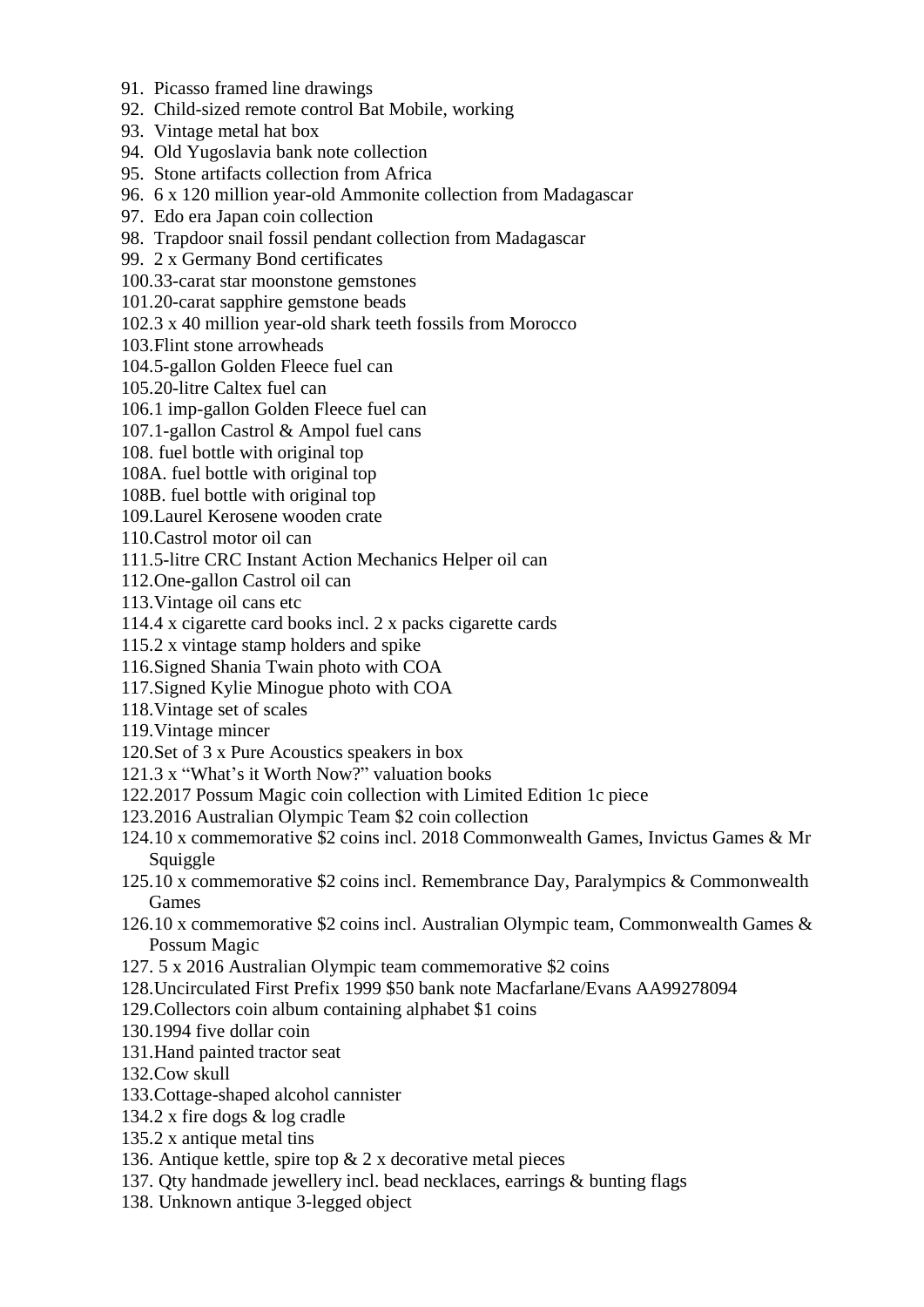- 139. Large cream can
- 140. 25-slot pigeon hole
- 141. Vintage wheelbarrow
- 142. Quarter-carat yellow diamond gemstones
- 143. Quarter-carat mixed colours diamond gemstones
- 144. 5-carat Tanzanite gemstones
- 145. Sterling silver pendant with natural rough uncut citrine gemstone
- 146. Sterling silver earrings with citrine gemstone
- 147. Sterling silver earrings with smokey quartz gemstone
- 148. Agoudal iron meteorite
- 149. 300 year-old antique cross
- 150. 20-carat blue topaz gemstones
- 150A. Vintage hand-painted folk art sawblade
- 151. Coca-Cola crate with 12x bottles
- 152. Coca-Cola coreflute sign
- 153. Coca-Cola metal sign
- 154. Framed Australian bush artwork
- 155. Framed Australian bush artwork
- 156. Retro drag race toy car, battery operated
- 157. 2 x collector tins
- 158. Base turntable system record player
- 159. Logitech 3-piece speaker set
- 160. Shane Warne "Around the Wicket" rare, numbered art print signed by Shane Warne & artist, with COA
- 161. Mark Waugh rare, numbered art print signed by Mark Waugh & artist, with COA
- 162. Ian Healy "The Boy from Biloela" rare, numbered art print, signed by Ian Healy & artist, with COA
- 163. Vintage wheelbarrow
- 164. 2 x Avery metal weights
- 165. 5 x Avery metal weights
- 166. Miniature steam engine
- 167. "Stinger" stainless steel display stand with downlights
- 168. Large timber buffet
- 169. 7-piece carved timber dining setting with extendable table + padded seats
- 170. Glass-top \*Mahogany timber coffee table with wicker base
- 171. Antique \*Mahogany saddle-back chair
- 172. Antique Singer sewing machine table
- 173. \*Mahogany glass corner display unit
- 174. 20-carat garnet gemstones
- 175. 26-carat emerald gemstones
- 176. 31-carat amethyst gemstones
- 177. 20-carat fancy cut pink tourmaline gemstones
- 178. 23-carat citrine gemstones
- 179. 5-carat aquamarine gemstones
- 180. 41-carat larimar gemstones
- 181. Quantity of rose quartz crystal pendants
- 182. 14KT gold earrings with ruby gemstones
- 183. 10KT gold earrings with pink tourmaline gemstones
- 184. Sterling silver pendant with salt water Tahiti pearl
- 185. 2012 Sydney Swans Premiership limited edition \$1 coin and stamp in case
- 186. 2007 50<sup>th</sup> anniversary Special Air Service collectable coin & stamp in case
- 187. 1998 bicentennary of Bass & Flinders commemorative 50c coin and stamp in case
- 188. 2013 100 years of Commonwealth stamps commemorative 50c uncirculated coin in case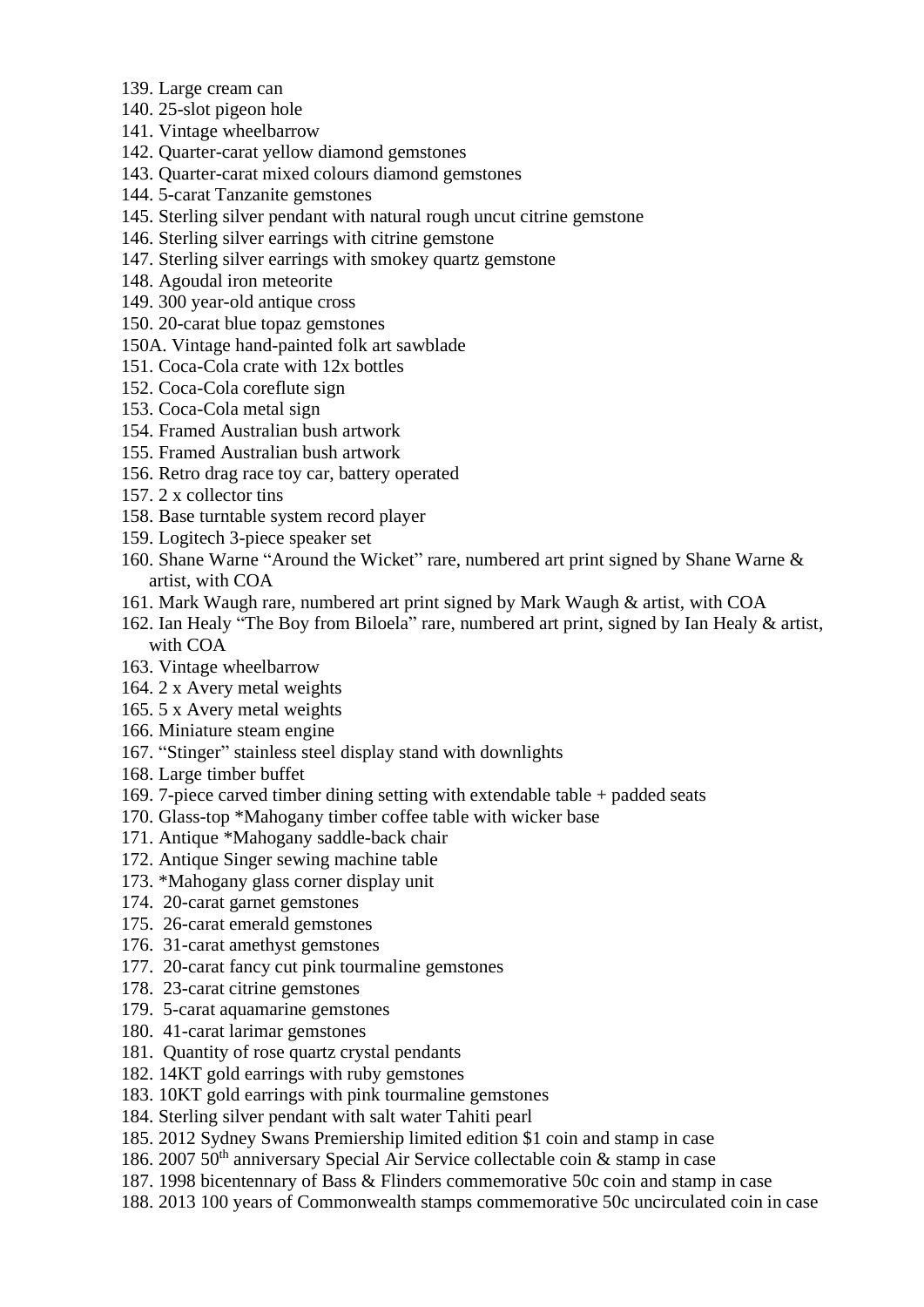- 189. 2004 150<sup>th</sup> anniversary Eureka Stockade commemorative coin  $\&$  stamp in case
- 190. 10 x commemorative stamp sets incl. Christmas 1997
- 191. 10 x commemorative stamp sets incl. Australian birds
- 192. 10 x commemorative stamp sets incl. anniversary of air mail
- 193. 10 x commemorative stamp sets incl. Gold Rush & vintage cars
- 194. 10 x commemorative stamp sets incl. Aboriginal culture & Australian animals
- 195. Cow skull
- 196. 1977 MGB 4-speed Roadster
- 197. Honda 1986 CMX250C motorcycle
- 198. Chaise lounge
- 199. Recliner lift chair
- 200. Deer head
- 201. Vintage fire guard
- 202. Didgeridoo in bag
- 203. Electric guitar
- 204. Very large Venetian hand-made glass chandelier
- 205. Assorted bone china teacups incl. Royal Albert
- 206. Assorted silver cutlery
- 207. Assorted bone china teacups incl. Duchess
- 208. Assorted bone china teacups incl. Royal Standard
- 209. Assorted bone china teacups incl.Westminster
- 210. Sterling silver earrings with ruby gemstones
- 211. Sterling silver earrings with natural rough uncut citrine gemstones
- 212. Sterling silver earrings with natural rough uncut amethyst gemstones
- 213. Sterling silver earrings with natural rough uncut Tanzanite gemstones
- 214. Sterling silver earrings with natural rough uncut peridot gemstones
- 215. Sterling silver ring with natural rough uncut tanzanite gemstone
- 216. Sterling silver ring with natural rough uncut aquamarine gemstone
- 217. Sterling silver pendant with ruby gemstone
- 218. Turtle shell
- 219. Chicago Cubs framed picture
- 220. Hand-drawn map of 1695 Somerset, England
- 221. Samuel Pepys diary, including uncut pages, purchased from Kensington Palace
- 222. Vintage wooden spinning wheel
- 223. Large vintage munition
- 224. 1835 Van Diemens Company lkand grant
- 225. American Indian drum in case
- 226. Queen Elizabeth framed commemorative coin collection
- 227. Set of vintage gold scales & weights in original case
- 228. Quarter carat diamond gemstones
- 229. 3 x 40 million year-old shark teeth fossils from Morocco
- 230. Flint stone arrowheads
- 231. Flint stone arrowheads
- 232. 2011 \$1 Ram's Head Dollar commemorative coin on card
- 233. Flint stone arrowheads
- 234. Sterling silver pendant with Dendritic opal gemstone
- 235. Sterling silver pendant with dinosaur bone fossil gemstone
- 236. 30-carat opal doublet gemstones
- 237. 37-carat opal doublet gemstones
- 238. 20-carat opal solids gemstones
- 239. 20-carat opal solid gemstones
- 240. Karaoke machine
- 241. Original Lordes cricket match Aus v. New Zealand 2004 ticket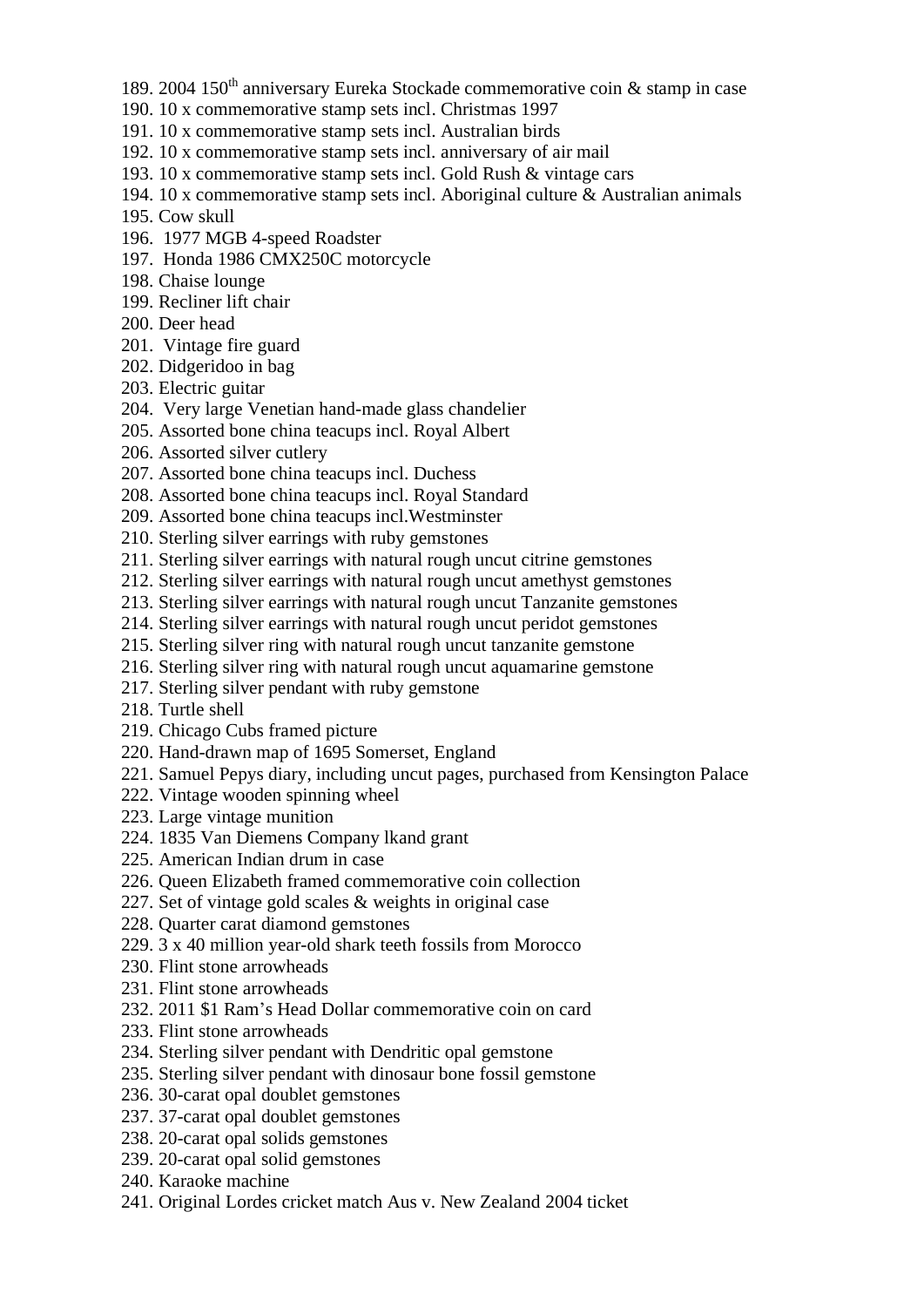- 242. Kathy Freeman 2000 Sydney Olympic Games framed piece
- 243. Genuine Picasso lithograph
- 244. Antique \*Mahogany saddle-back chair
- 245. Lufkin vintage 100ft tape measure
- 246. Swinnertons, Staffordshire chamber pot
- 247. Wood & Sons "Venice" semi-porcelain pottery dish with lid
- 248. Oval porcelain dish stamped "Bristol"
- 249. Original watercolours
- 250. 120 million year-old Ammonite collection from Madagascar
- 251. 400 million year-old Orthoceras Devonian fossil collection from Morocco
- 252.Large cream can
- 253. Bundaberg 1888-1988 Century rum in collectors box, bottle unopened
- 254. Batik cloth & retro cannisters
- 255. Collection of stamps
- 256. 5 x framed artworks
- 257. 1998 Bass and Flinders Cupro-Nickel medallion
- 258. 2010 \$1 Centenary of Girl Guiding commemorative coin in case
- 259. 1996 \$5 Sir Donald Bradman tribute coin on card
- 260. 2 x 1986 "3 bucks" gold coins
- 261. 2013 Bicentenary of the Holey Dollar & Dump \$1 commemorative coin
- 262. 2013 \$1 Polar Animals colour-printed collector coins in case
- 263. 4 x \$1 Eureka Stockade alphabet collector coins in case
- 264. 1992 \$5 commemorative International Year of Space coin
- 265. 2012 50c uncirculated 70<sup>th</sup> anniversary Kokoda Trail commemorative coin on card
- 266. Timber glass-front display case
- 267. Slate pool table
- 268. Very large collection of Barbara Vernon genuine Bunnykins servingware
- 269. Palissy England 50+ piece dinner set
- 270. Apollo series medallions + official tour book
- 271. Gemini series medallions
- 272. Mercury series medallions
- 273. Moulin Rouge original ticket + program
- 274. Hasbro Batman toy
- 275. Batman toy
- 276. Papua New Guinea decorative boar tusks
- 277. 3 x commemorative stamp packs + 1982 Commonwealth Games stamps & envelopes
- 278.  $3 \times$  stamp books + stamps
- 279. 16 x Date of Issue stamped envelopes
- 280. 18 x Date of Issues stamped envelopes
- 281. 10 x commemorative stamp sets incl. National Stamp Week
- 282. 10 x commemorative stamp sets incl. Aus sporting personalities & Australian aircraft
- 283. 5 x 1966 round 50 cent pieces
- 284. 2016 11 x consecutive \$5 notes first prefix
- 285. 1942 Armitage SG McFarlane one pound note
- 286. 1952 HC Coombs & Roland Wilson ten shillings note
- 287. 1952 HC Coombs & Roland Wilson ten shillings note
- 288. 1998 2-ounce silver Kookaburra coin
- 289. 1988 The Holey Dollar & the Dump commemorative silver coin
- 290. 1995 fine silver Royal Australian Mint "Australia's Endangered Species" coin
- 291. Assorted bar collectables
- 292. Plume Motor Spirit oil box
- 293. Texaco Motor Spirit (green T)
- 294. 400 Motor Spirit Texaco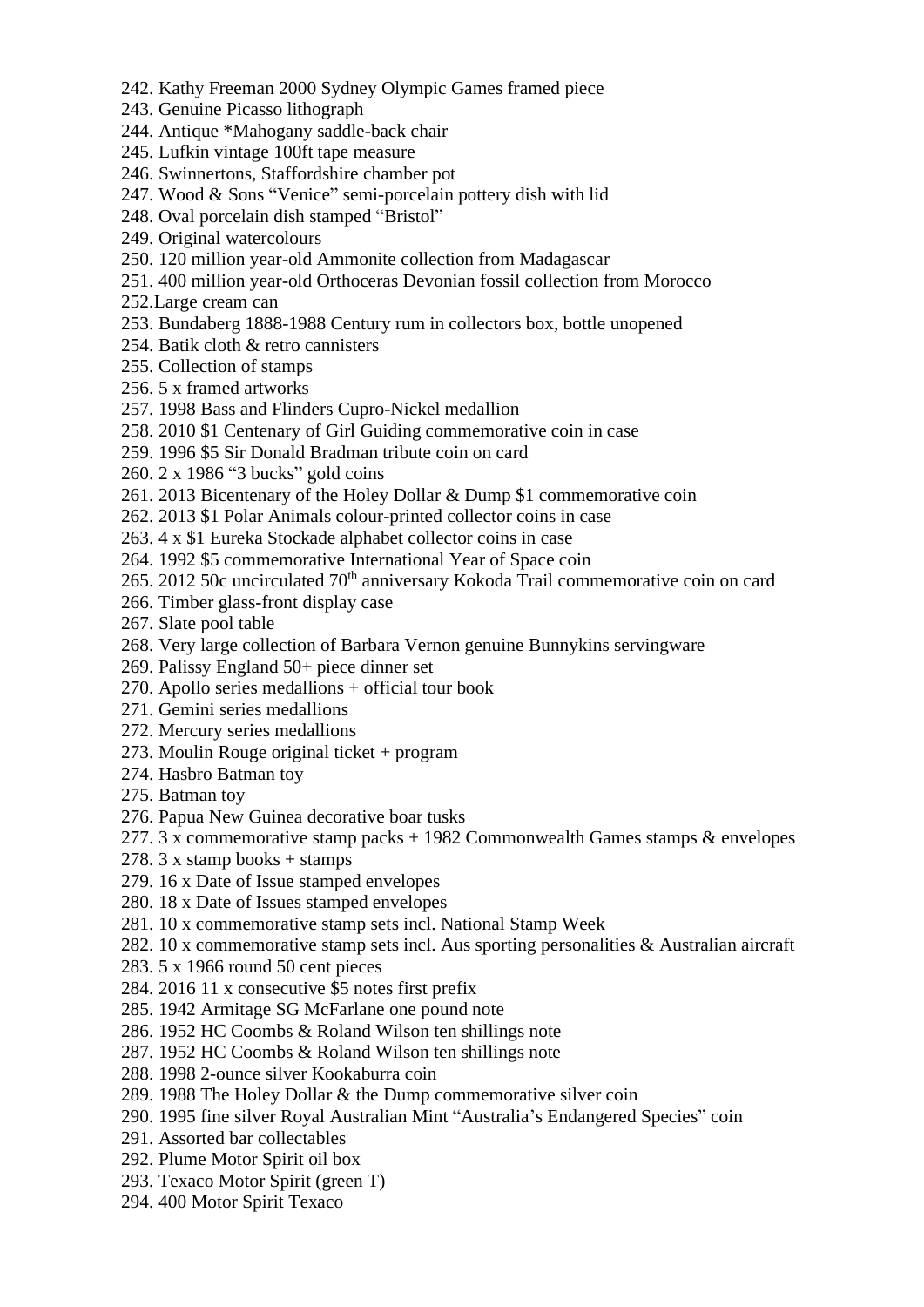- 295. 1 x stage box on wheels
- 296. 2 x stage hand boxes
- 297. 2006 Kia Rio, 169\*\*\*km (Auto), registered
- 298. Airborne Edge X ultra-light aircraft (361 hours\*)
- 299.13 x commemorative stamp sets incl. Christmas 1972 & Australian explorers
- 300.Large metal Boags Draught sign
- 301.Play School 50th Anniversary 50c 3-coin set
- 302.4 x 2009 60 Years of Australian Citizenship \$1 uncirculated coins
- 303. 2012 Australian Olympic Team The Road to London stamp, commemorative coin & envelope set
- 304. 2018 Year Of The Dog 50c uncirculated coin in case
- 305. Sony headphones
- 306. Navman DriveDuo 2.0, GPS & Dashcam-in-one
- 307. Shell talking map
- 308. 2018 Year of the Dog \$1 uncirculated coin
- 309. 2019 Oueen Elizabeth 6<sup>th</sup> Portrait \$1 uncirculated coin
- 310. 2017 A War Close to Home \$ uncirculated 4-coin set in case
- 311. Qantas The Flying Kangaroo 100 years \$1 commemorative coin
- 312. 2 x 2016 Mob Of Boxing Kangaroos \$1 coloured uncirculated coins
- 313.Stamp collection
- 314.Deer skull and antlers
- 315.Large wooden work bench
- 316.Gold framed ornate mirror
- 317. Assorted decorative kitchenware incl. candelabra, teapot and milk jug
- 318. Vintage Sadler Barrel 4-piece set
- 319.Large Victorian-styled doll house
- 320. Collection of Victorian-styled dollhouse furniture
- 321. 24-carat gold plated Australian polymer bank notes- \$5, \$10, \$20, \$50, \$100
- 322.Golden Fleece 60L oil drum
- 323. Ferguson-branded pin board
- 324. Perspex double-sided light box takeaway sign
- 325. 3 x retro office chairs
- 326. Large stockman's bar canvas banner
- 327. Pavilion canvas banner
- 328. Vintage wooden till trays from Devonport Show Society
- 329. Vintage metal stamps from Devonport Show Society
- 330. Vintage fire hydrant
- 331. Retro adjustable workshop lamp
- 332. Morrison beer keg
- 333. 3 x retro fuel lamps
- 334. 3 x Cedric Emanuel framed artworks
- 335. 3 x Cedric Emanuel framed artworks
- 336. Assorted fishing books
- 337. Vintage automotive light
- 338. Vintage automotive light
- 339. Vintage automotive light
- 340. Vintage green Mac Roberston Fitroy glass jar, with lid
- 341.Vintage Property of Holbrooks Limited glass jar
- 342. Vintage Protectoseal Co. fuel drum
- 343. Antique meat safe
- 344. Vintage world globe
- 345. 10-pointer mounted deer head
- 346. Vintage dressing stand